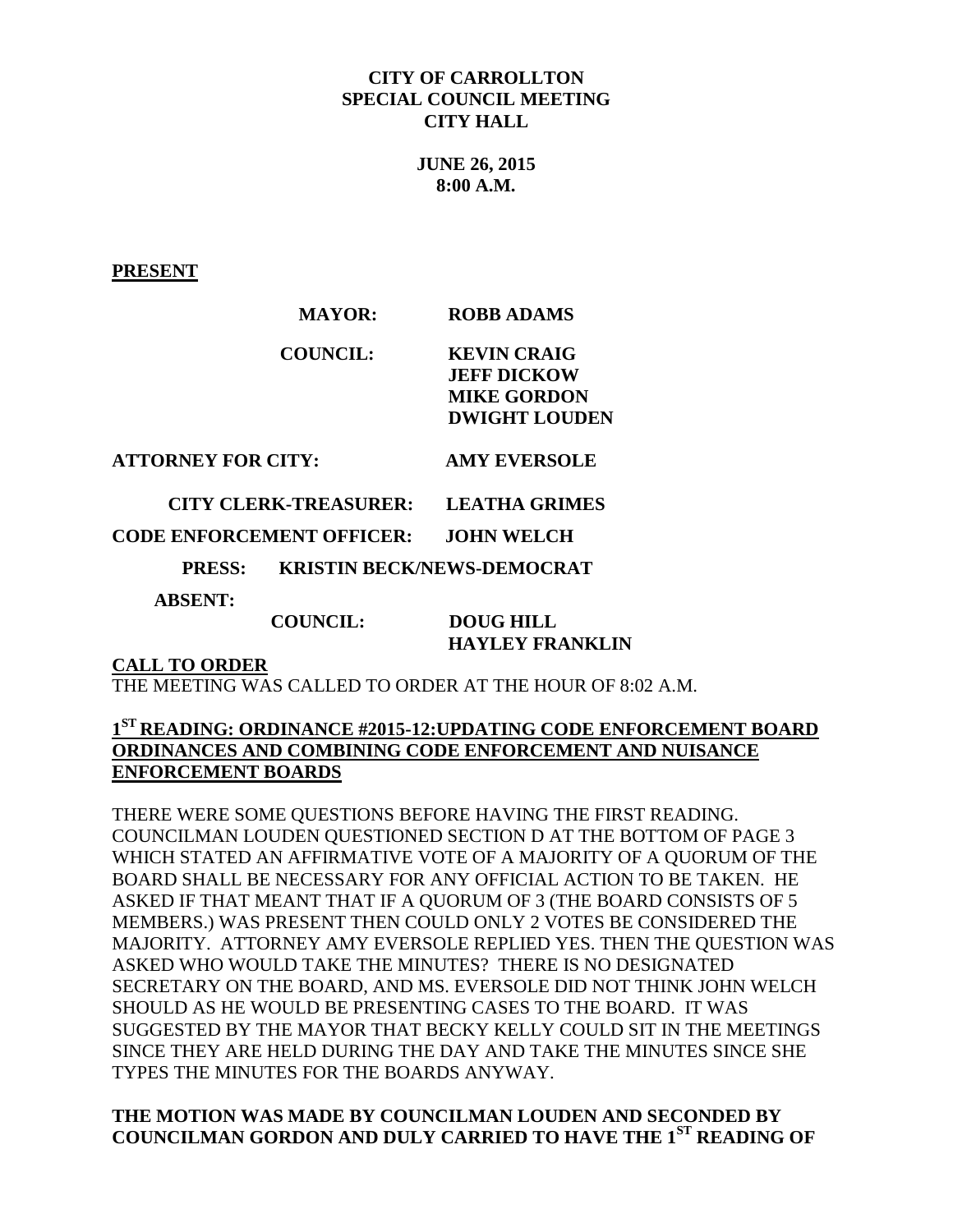## **ORDINANCE #2015-12: UPDATING CODE ENFORCEMENT BOARD ORDINANCES AND COMBINING CODE ENFORCEMENT AND NUISANCE ENFORCEMENT BOARDS.**

#### **AYES 4 NAYS 0**

ATTORNEY, AMY EVERSOLE, READ THE ORDINANCE. SECOND READING WILL BE AT A SPECIAL MEETING, 6/29 AT 9:00 A.M.

## **1 ST READING: ORDINANCE #2015-13: UPDATING NUISANCES ORDINANCE ABATEMENT PROCEDURE**

**THE MOTION WAS MADE BY COUNCILMAN GORDON AND SECONDED BY COUNCILMAN CRAIG AND DULY CARRIED TO HAVE THE 1ST READING OF ORDINANCE #2015-13: UPDATING NUISANCES ORDINANCE ABATEMENT PROCEDURE.**

**AYES 4 NAYS 0**

ATTORNEY, AMY EVERSOLE, READ THE ORDINANCE. SECOND READING WILL BE 6/29.

**1 ST READING: ORDINANCE #2015-14: UPDATING NUISANCES ORDINANCE 92.03 CERTAIN CONDITIONS DECLARED A NUISANCE**

**THE MOTION WAS MADE BY COUNCILMAN CRAIG AND SECONDED BY COUNCILMAN GORDON AND DULY CARRIED TO HAVE THE 1ST READING OF ORDINANCE #2015-14: UPDATING NUISANCES ORDINANCE 92.03 CERTAIN CONDITIONS DECLARED A NUISANCE.**

**AYES 4 NAYS 0**

ATTORNEY, AMY EVERSOLE, READ THE ORDINANCE. SECOND READING WILL BE 6/29.

### **1ST READING: ORDINANCE #2015-15: UPDATING NUISANCES ORDINANCE 92.99 PENALTY**

**THE MOTION WAS MADE BY COUNCILMAN LOUDEN AND SECONDED BY COUNCILMAN DICKOW AND DULY CARRIED TO HAVE THE 1ST READING OF ORDINANCE #2015-15: UPDATING NUISANCES ORDINANCE 92.99 PENALTY.**

**AYES 4 NAYS 0**

ATTORNEY, AMY EVERSOLE, READ THE ORDINANCE. SECOND READING WILL BE 6/29.

## **DISCUSSION OF SWEEP ALL CONTRACT**

COUNCILMAN CRAIG SAID HE HAD NOT HAD A CHANCE TO LOOK OVER THE STREETS YET AND WOULD LIKE TO TABLE IT UNTIL THE NEXT COUNCIL